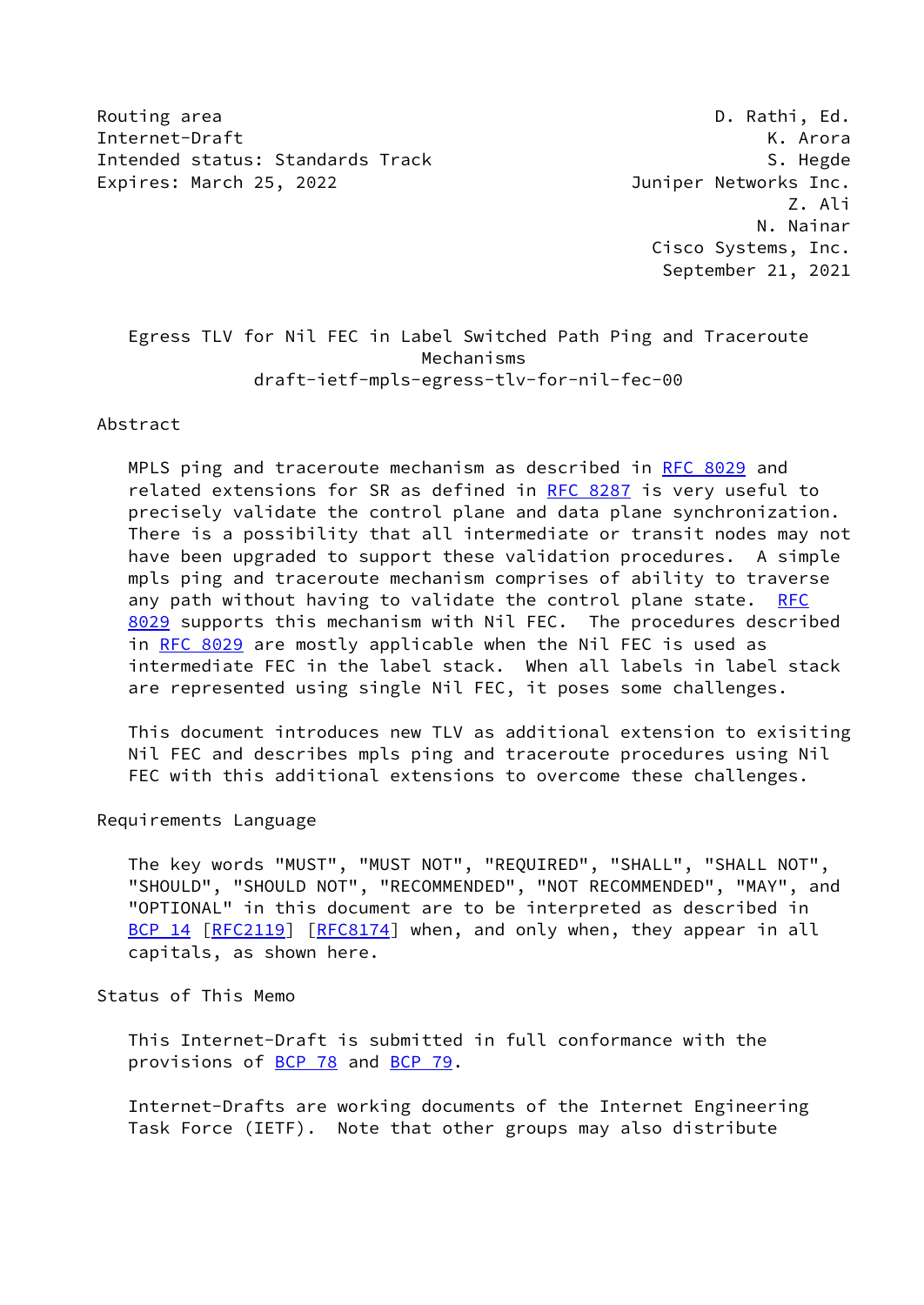Rathi, et al. Expires March 25, 2022 [Page 1]

## Internet-Draft Egress TLV for Nil FEC September 2021

 working documents as Internet-Drafts. The list of current Internet- Drafts is at<https://datatracker.ietf.org/drafts/current/>.

 Internet-Drafts are draft documents valid for a maximum of six months and may be updated, replaced, or obsoleted by other documents at any time. It is inappropriate to use Internet-Drafts as reference material or to cite them other than as "work in progress."

This Internet-Draft will expire on March 25, 2022.

Copyright Notice

 Copyright (c) 2021 IETF Trust and the persons identified as the document authors. All rights reserved.

This document is subject to **[BCP 78](https://datatracker.ietf.org/doc/pdf/bcp78)** and the IETF Trust's Legal Provisions Relating to IETF Documents [\(https://trustee.ietf.org/license-info](https://trustee.ietf.org/license-info)) in effect on the date of publication of this document. Please review these documents carefully, as they describe your rights and restrictions with respect to this document. Code Components extracted from this document must include Simplified BSD License text as described in Section 4.e of

 the Trust Legal Provisions and are provided without warranty as described in the Simplified BSD License.

Table of Contents

|                                                | $\overline{3}$ |
|------------------------------------------------|----------------|
| 2.                                             | $\overline{4}$ |
| 3.                                             | $\overline{4}$ |
| 4.                                             | $\overline{5}$ |
| 4.1. Sending Egress TLV in MPLS Echo Request   | $\overline{5}$ |
| 4.2. Receiving Egress TLV in MPLS Echo Request | 6              |
| 5.                                             | $\mathbf I$    |
| 6.                                             | $\mathbf{Z}$   |
|                                                | $\mathbf{I}$   |
| 7.1.                                           | $\mathbf{I}$   |
|                                                | 8              |
|                                                | 8              |
| 9.                                             | 8              |
| Normative References<br>9.1.                   | 8              |
| Informative References<br>9.2.                 | 9              |
| Authors' Addresses                             | 9              |
|                                                |                |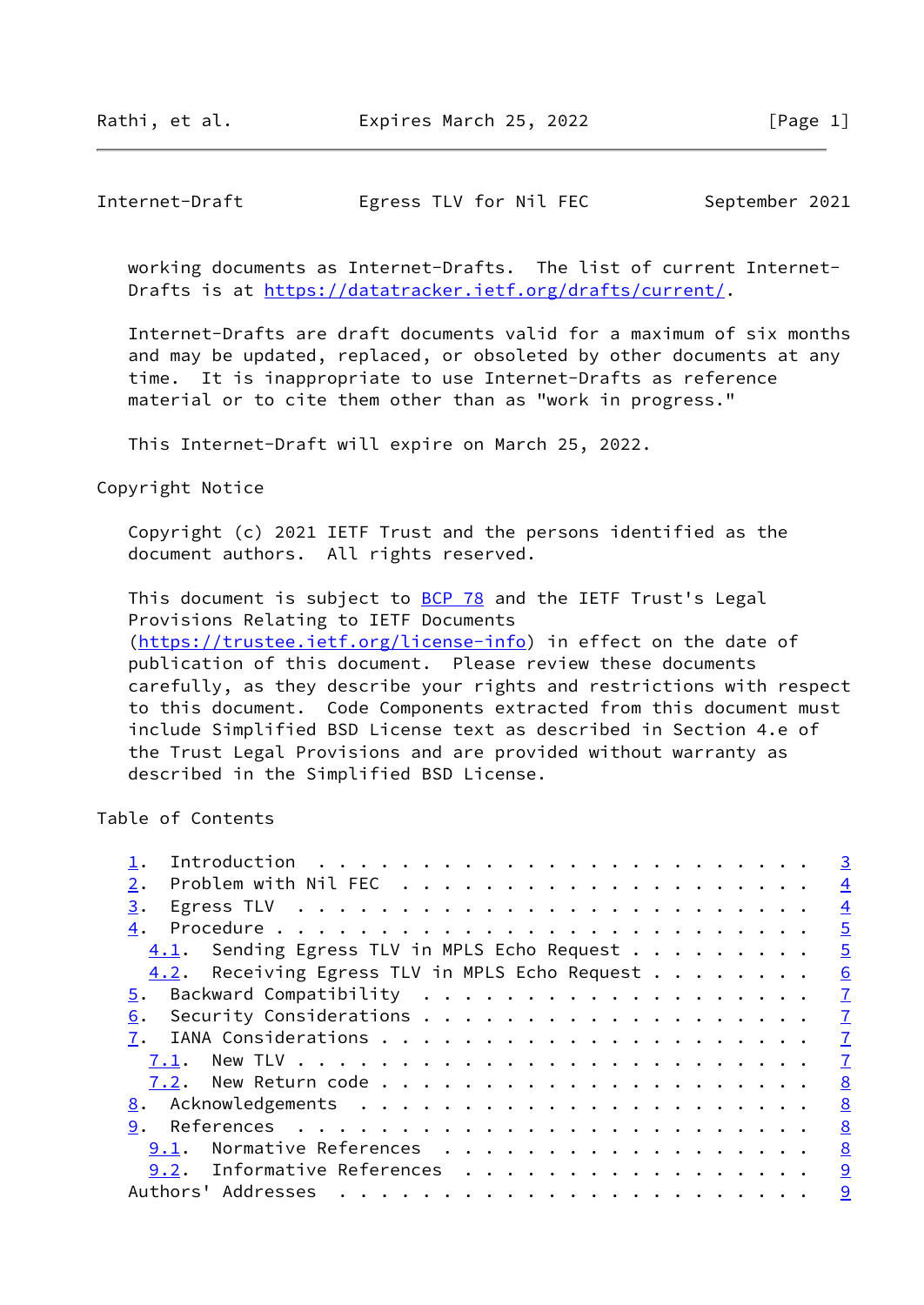Rathi, et al. **Expires March 25, 2022** [Page 2]

<span id="page-2-1"></span>Internet-Draft Egress TLV for Nil FEC September 2021

### <span id="page-2-0"></span>[1](#page-2-0). Introduction

 Segment routing supports the creation of explicit paths using adjacency- sids, node-sids, and anycast-sids. In certain usecases, the TE paths are built using mechanisms described in [\[I.D-ietf-spring-segment-routing-policy](#page-8-4)] by stacking the labels that represent the nodes and links in the explicit path. When the SR-TE paths are built by the controller, the head-end routers may not have the complete database of the network and may not be aware of the FEC associated with labels that are used in the label stack. A very useful Operations And Maintenance (OAM) requirement is to be able to ping and trace these paths. A simple mpls ping and traceroute mechanism comprises of ability to traverse the SR-TE path without having to validate the control plane state.

MPLS ping and traceroute mechanism as described in [[RFC8029\]](https://datatracker.ietf.org/doc/pdf/rfc8029) and related extensions for SR as defined in [\[RFC8287](https://datatracker.ietf.org/doc/pdf/rfc8287)] is very useful to precisely validate the control plane and data plane synchronization. It also provides ability to traverse multiple ECMP paths and validate each of the ECMP paths. Use of Target FEC requires all nodes in the network to have implemented the validation procedures. All intermediate nodes may not have been upgraded to support validation procedures. In such cases, it is useful to have ability to traverse the paths using ping and traceroute without having to obtain the Forwarding Equivalence Class (FEC) for each label. [[RFC8029](https://datatracker.ietf.org/doc/pdf/rfc8029)] supports this mechanism with FECs like Nil FEC and Generic FEC.

 Generic IPv4 and IPv6 FEC are used when the protocol that is advertising the label is unknown. The information that is carried in Generic FEC is the IPv4 or IPv6 prefix and prefix length. Thus Generic FEC types perform an additional control plane validation. But the details of generic FEC and validation procedures are not very detailed in the [\[RFC8029](https://datatracker.ietf.org/doc/pdf/rfc8029)]. The use-case mostly specifies inter-AS VPNs as the motivation. Certain aspects of Segment Routing such as anycast SIDs requires clear guidelines on how the validation procedure should work. Also Generic FEC may not be widely supported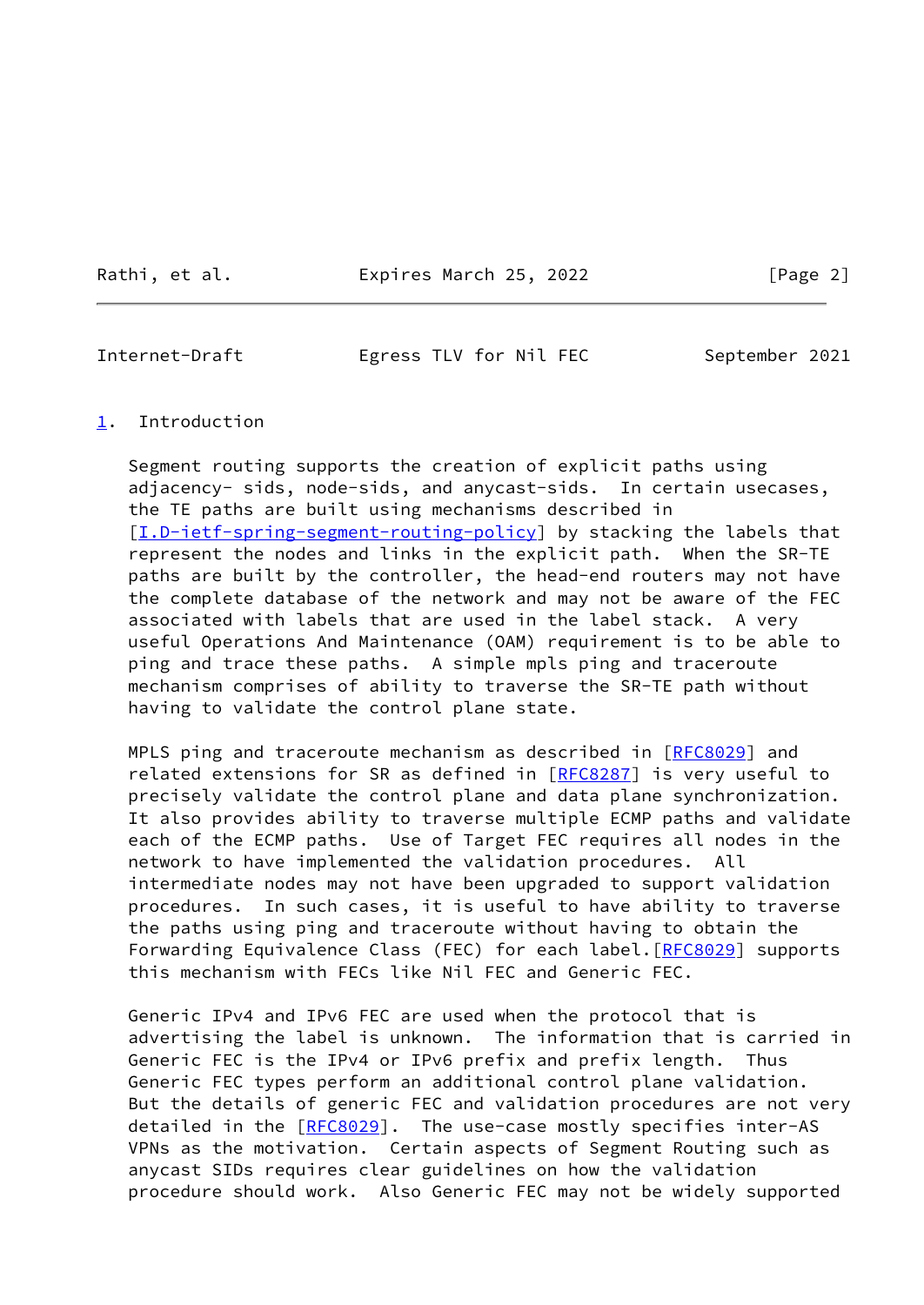and if transit routers are not upgraded to support validation of generic FEC, traceroute may fail. on other hand, Nil FEC consists of the label and there is no other associated FEC information. NIL FEC is used to traverse the path without validation for cases where the FEC is not defined or routers are not upgraded to support the FECs. Thus it can be used to check any combination of segments on any data path. The procedures described in [[RFC8029\]](https://datatracker.ietf.org/doc/pdf/rfc8029) are mostly applicable when the Nil FEC is used where the Nil FEC is an intermediate FEC in the label stack. When all labels in label-stack are represented using single Nil FEC, it poses some challenges.

| Expires March 25, 2022<br>Rathi, et al. |  |  |  |  | [Page 3] |
|-----------------------------------------|--|--|--|--|----------|
|-----------------------------------------|--|--|--|--|----------|

<span id="page-3-1"></span>Internet-Draft Egress TLV for Nil FEC September 2021

[Section 2](#page-3-0) discusses the problems associated with using single Nil FEC in a MPLS ping/traceroute procedure and [Section 3](#page-4-0) and [Section 4](#page-4-1) discusses simple extensions needed to solve the problem.

<span id="page-3-0"></span>[2](#page-3-0). Problem with Nil FEC

 The purpose of Nil FEC as described in [\[RFC8029](https://datatracker.ietf.org/doc/pdf/rfc8029)] is to ensure hiding of transit tunnel information and in some cases to avoid false negatives when the FEC information is unknown.

 This draft uses single NIL FEC to represent complete label stack in MPLS ping/traceroute packet irrespective of number of segments in the label-stack. When router in the label-stack path receives MPLS ping/ traceroute packets, there is no definite way to decide on whether it is the intended egress router since Nil FEC does not carry any information. So there is high possibility that the packet may be mis-forwarded to incorrect destination but the ping/traceroute might still return success.

 To avoid this problem, there is a need to add additional information in the MPLS ping and traceroute packet along with Nil FEC to do minimal validation on egress/destination router and sends proper information to ingress router on success and failure. This additional information should help to report transit router information to ingress/initiator router that can be used by offline application to validate the traceroute path.

 Thus addition of egress information in ping/traceroute packet will help in validating Nil-FEC on each receiving router on label-stack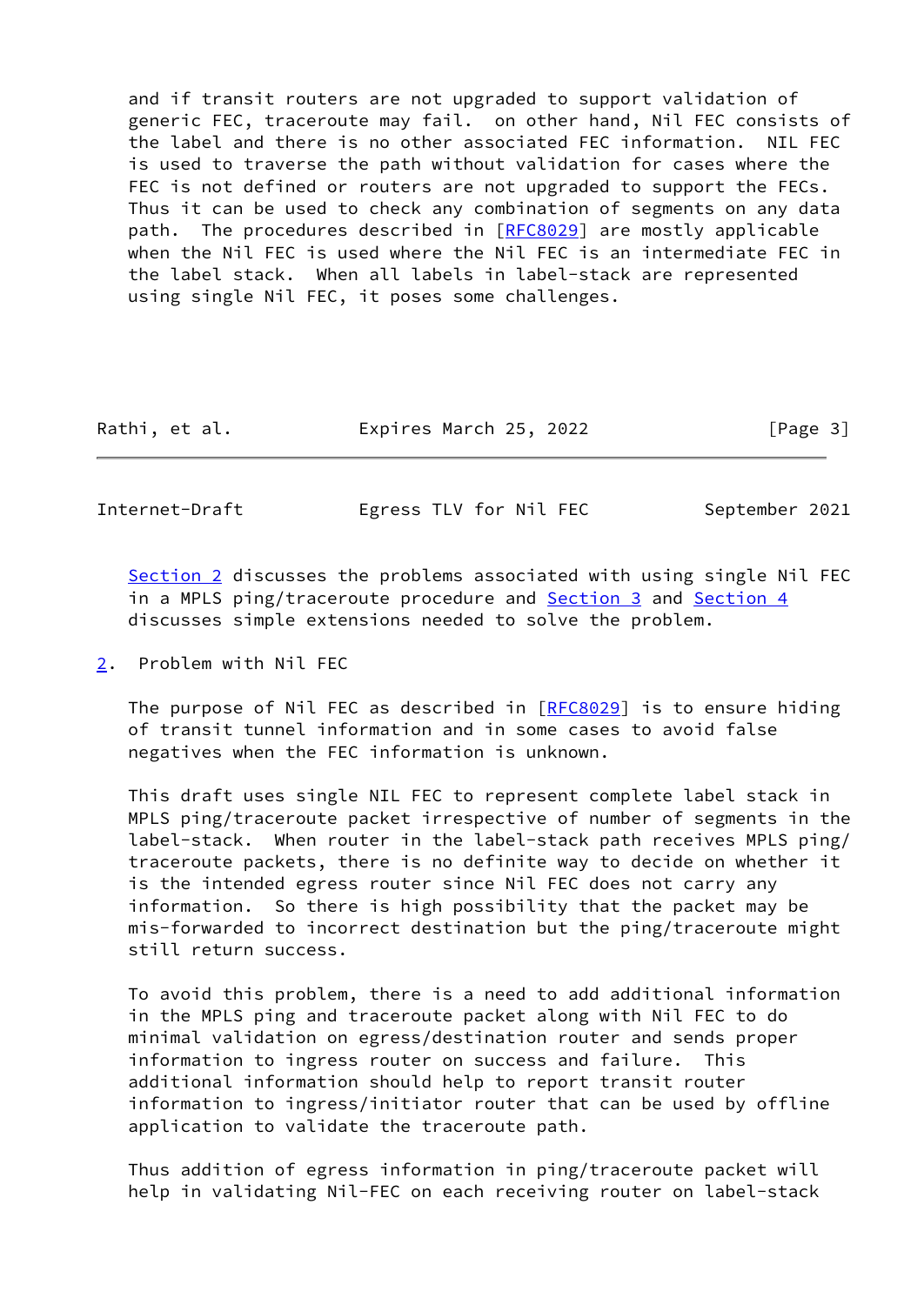path to ensure the correct destination. It can be used to check any combination of segments on any path without upgrading transit nodes.

### <span id="page-4-0"></span>[3](#page-4-0). Egress TLV

 The Egress object is a TLV that MAY be included in an MPLS Echo Request message. Its an optional TLV and should appear before FEC stack TLV in the MPLS Echo Request packet. In case multiple Nil FEC is present in Target FEC Stack TLV, Egress TLV should be added corresponding to the ultimate egress of the label-stack. It can be use for any kind of path with Egress TLV added corresponding to the end-point of the path. Explicit Path can be created using node-sid, adj-sid, binding-sid etc, EGRESS TLV prefix will be derived from path egress/destination and not based on labels used in the path to reach the destination. The format is as specified below:

| Rathi, et al. | Expires March 25, 2022 | [Page 4] |
|---------------|------------------------|----------|
|               |                        |          |

<span id="page-4-2"></span>Internet-Draft Egress TLV for Nil FEC September 2021

0 1 2 3 0 1 2 3 4 5 6 7 8 9 0 1 2 3 4 5 6 7 8 9 0 1 2 3 4 5 6 7 8 9 0 1 +-+-+-+-+-+-+-+-+-+-+-+-+-+-+-+-+-+-+-+-+-+-+-+-+-+-+-+-+-+-+-+-+ | Type = TBD1 (EGRESS TLV) | Length | +-+-+-+-+-+-+-+-+-+-+-+-+-+-+-+-+-+-+-+-+-+-+-+-+-+-+-+-+-+-+-+-+ Prefix (4 or 16 octets) +-+-+-+-+-+-+-+-+-+-+-+-+-+-+-+-+-+-+-+-+-+-+-+-+-+-+-+-+-+-+-+-+

Type : TBD1 [\(Section 7.1](#page-7-3))

 Length : variable based on IPV4/IPV6 prefix. Length excludes the length of Type and length field. Length will be 4 octets for IPv4 and 16 octets for IPv6.

 Prefix : This field carries the valid IPv4 prefix of length 4 octets or valid IPv6 Prefix of length 16 octets. It can be obtained from egress of Nil FEC corresponding to last label in the label-stack or SR-TE policy endpoint field [\[I.D-ietf-idr-segment-routing-te-policy](#page-5-2)].

<span id="page-4-1"></span>[4](#page-4-1). Procedure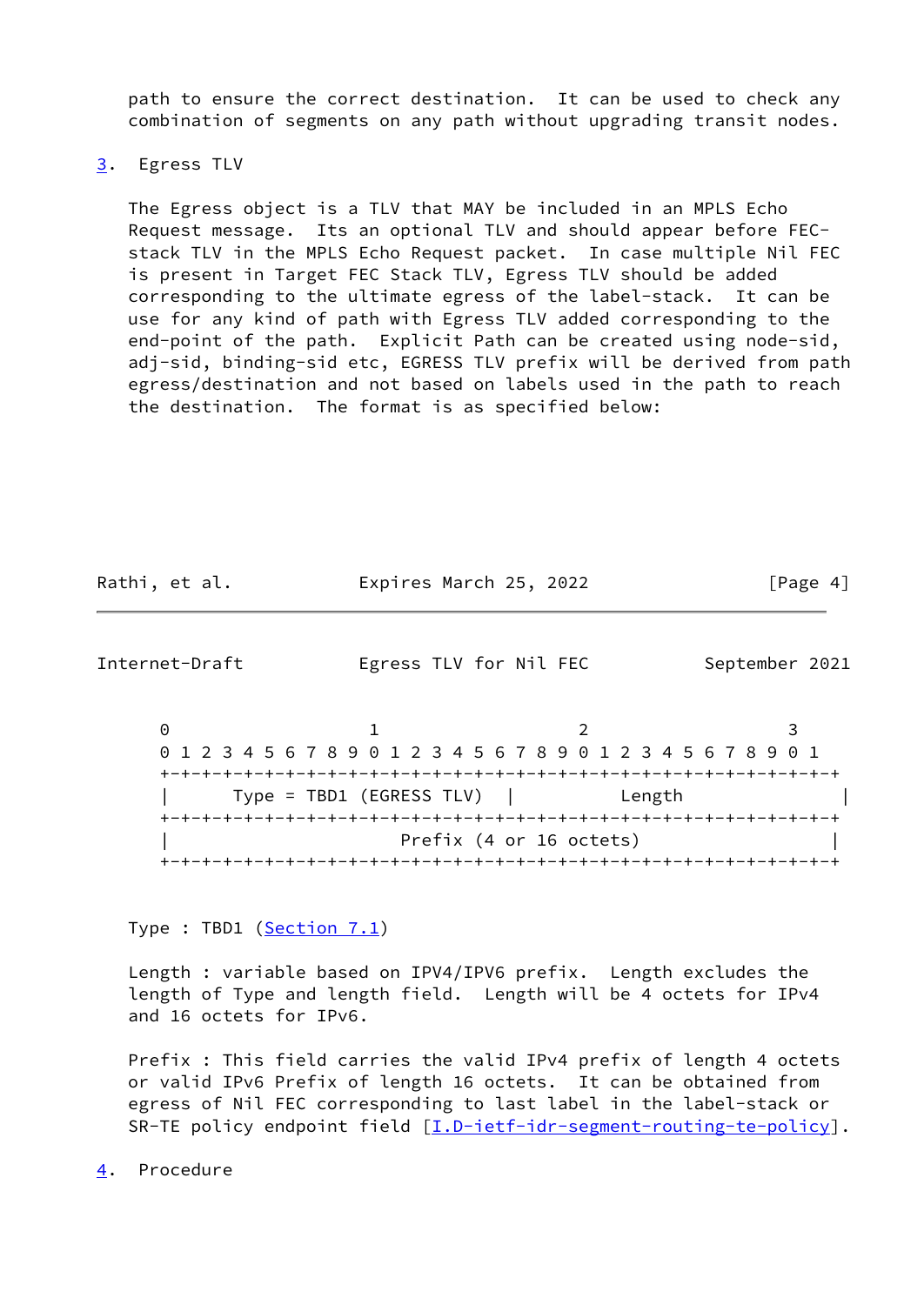This section describes aspects of LSP Ping and Traceroute operations that require further considerations beyond [[RFC8029\]](https://datatracker.ietf.org/doc/pdf/rfc8029).

#### <span id="page-5-0"></span>[4.1](#page-5-0). Sending Egress TLV in MPLS Echo Request

 As stated earlier, when the sender node builds a Echo Request with target FEC Stack TLV, Egress TLV SHOULD appear before Target FEC stack TLV in MPLS Echo Request packet.

Ping

 When the sender node builds a Echo Request with target FEC Stack TLV that contains a single NiL FEC corresponding to the last segment of the SR-TE path, sender node MUST add a Egress TLV with prefix obtained from SR-TE policy endpoint field [\[I.D-ietf-idr-segment-routing-te-policy](#page-5-2)] to indicate the egress for this Nil FEC in the Echo Request packet. In case endpoint is not specified or is equal to 0, sender MUST use the prefix corresponding to last segment of the SR-TE path as prefix for Egress TLV.

#### Traceroute

 When the sender node builds a Echo Request with target FEC Stack TLV that contains a single NiL FEC corresponding to complete segment-list of the SR-TE path, sender node MUST add a Egress TLV with prefix obtained from SR-TE policy endpoint field

| Rathi, et al. | Expires March 25, 2022 | [Page 5] |
|---------------|------------------------|----------|
|               |                        |          |

<span id="page-5-1"></span>Internet-Draft Egress TLV for Nil FEC September 2021

<span id="page-5-2"></span> [I.D-ietf-idr-segment-routing-te-policy] to indicate the egress for this Nil FEC in the Echo Request packet. Some implementations may send multiple NilFEC but it is not really required. In case headend sends multiple Nil FECs the last one should have the egress TLV. When the label stack becomes zero, all Nil FEC TLVs are removed and egress TLV MUST be validated from last Nil FEC In case endpoint is not specified or is equal to 0 ( as in case of color-only SR-TE policy), sender MUST use the prefix corresponding to the last segment endpoint of the SR-TE path i.e. ultimate egress as prefix for Egress TLV.

 ----R3----  $/ (1003)$  $(1001)$  /  $(1005)$   $(1007)$ R1----R2(1002) R5----R6----R7(prefix X)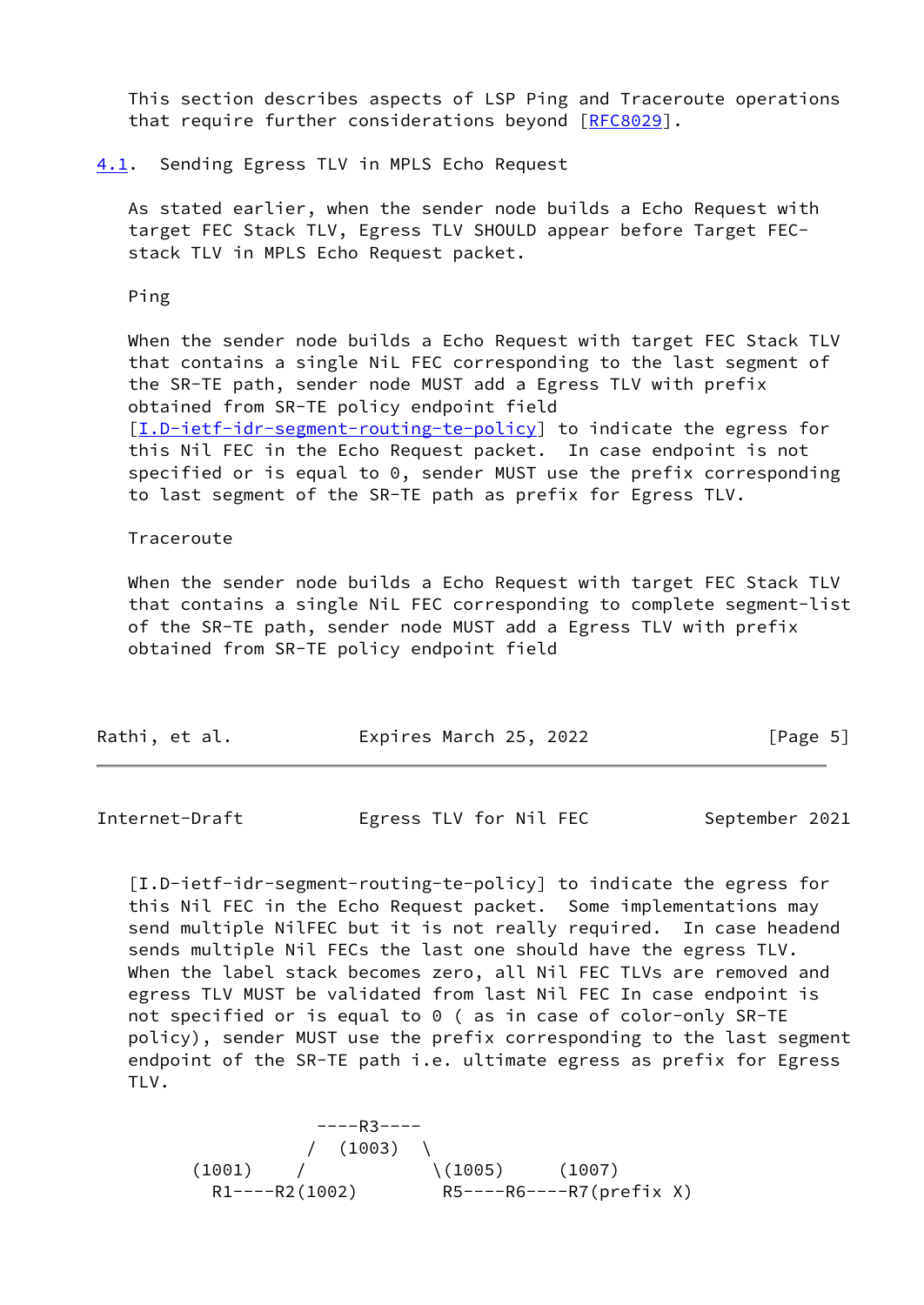

 Consider the SR-TE policy configured with label-stack as 1002, 1004 , 1007 and end point/destination as prefix X on ingress router R1 to reach egress router R7. Segment 1007 belongs to R7 that has prefix X locally configured on it.

 In Ping Echo Request, with target FEC Stack TLV that contains a single NiL FEC corresponding to 1007, should add Egress TLV for endpoint/destination prefix X with type as EGRESS-TLV, length depends on if X is IPv4 or IPv6 address and prefix as X.

 In Traceroute Echo Request, with target FEC Stack TLV that contains a single NiL FEC corresponding to complete label-stack (1002, 1004, 1007) or multiple Nil-FEC corresponding to each label in label-stack, should add single Egress TLV for endpoint/destination prefix X with type as EGRESS-TLV, length depends on if X is IPv4 or IPv6 address and prefix as X. In case X is not present or is set to 0 ( as in case of color-only SR-TE policy), sender should use endpoint of segment 1007 as prefix for Egress TLV.

<span id="page-6-0"></span>[4.2](#page-6-0). Receiving Egress TLV in MPLS Echo Request

No change in the processing for Nil FEC as defined in [[RFC8029](https://datatracker.ietf.org/doc/pdf/rfc8029)] in Target FEC stack TLV Node that receives an MPLS echo request.

 Additional processing done for Egress TLV on receiver node as follows:

 1. If the Label-stack-depth is greater than 0 and the Target FEC Stack sub-TLV at FEC-stack-depth is Nil FEC, set Best-return-code to

| Rathi, et al. | Expires March 25, 2022 | [Page 6] |
|---------------|------------------------|----------|
|               |                        |          |

<span id="page-6-1"></span>Internet-Draft Egress TLV for Nil FEC September 2021

 8 ("Label switched at stack-depth") and Best-return-subcode to Label stack-depth to report transit switching in MPLS Echo Reply message.

 2. If the Label-stack-depth is 0 and the Target FEC Stack sub-TLV at FEC-stack-depth is Nil FEC then do the look up for an exact match of the EGRESS TLV prefix to any of locally configured interfaces or loopback addresses.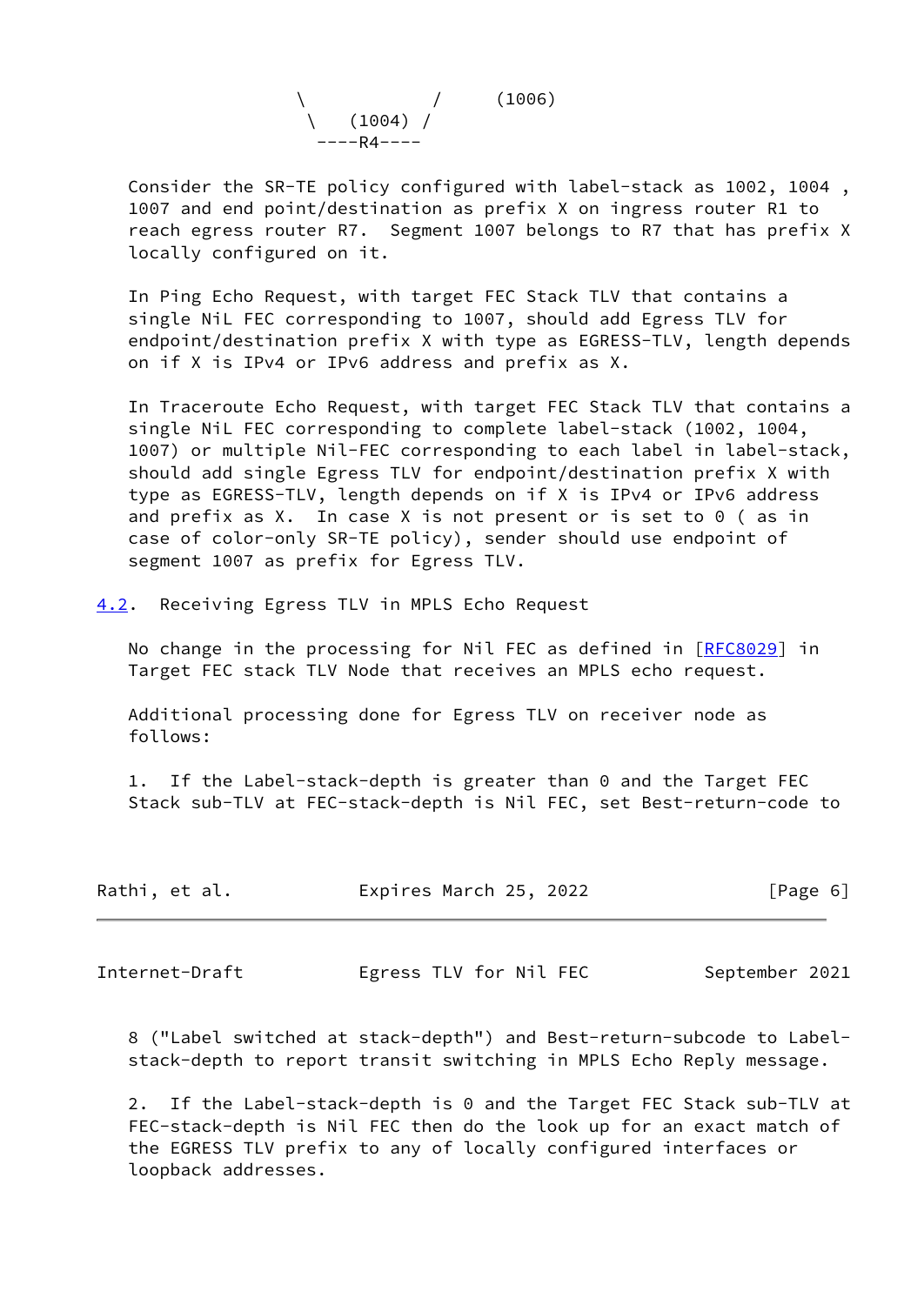2a. If EGRESS TLV prefix look up succeeds, set Best-return-code to TBD2 ("Replying router is an egress for EGRESS TLV") [\(Section 7.2](#page-8-0)) and Best-return-subcode to 1 to report egress ok in MPLS Echo Reply message.

 2b. If EGRESS TLV prefix look up fails, set the Best-return-code to 10, "Mapping for this FEC is not the given label at stack-depth" and Best-return-subcode to 1.

<span id="page-7-0"></span>[5](#page-7-0). Backward Compatibility

 The extension proposed in this document is backward compatible with procedures described in [\[RFC8029](https://datatracker.ietf.org/doc/pdf/rfc8029)]. Router that does not support EGRESS-TLV, will ignore it and use current NIL-FEC procedures described in [\[RFC8029](https://datatracker.ietf.org/doc/pdf/rfc8029)].

 When the egress node in the path does not support the extensions proposed in this draft egress validation will not be done and Best return-code as 3 ("Replying router is an egress for the FEC at stack depth") and Best-return- subcode as 1 to report egress ok will be set in MPLS Echo Reply message.

 When the transit node in the path does not support the extensions proposed in this draft Best-return-code as 8 ("Label switched at stack-depth") and Best-return-subcode as Label-stack-depth to report transit switching will be set in MPLS Echo Reply message.

<span id="page-7-1"></span>[6](#page-7-1). Security Considerations

**TBD** 

<span id="page-7-2"></span>[7](#page-7-2). IANA Considerations

<span id="page-7-3"></span>[7.1](#page-7-3). New TLV

 IANA need to assign new value for EGRESS TLV in the "Multi-Protocol Label Switching (MPLS) Label Switched Paths (LSPs) Ping Parameters" in "TLVs" sub-registry [*IANA*].

<span id="page-7-4"></span>

|                | [Page 7]               |  |
|----------------|------------------------|--|
| September 2021 |                        |  |
|                | Egress TLV for Nil FEC |  |

+----------------+-------------+---------------+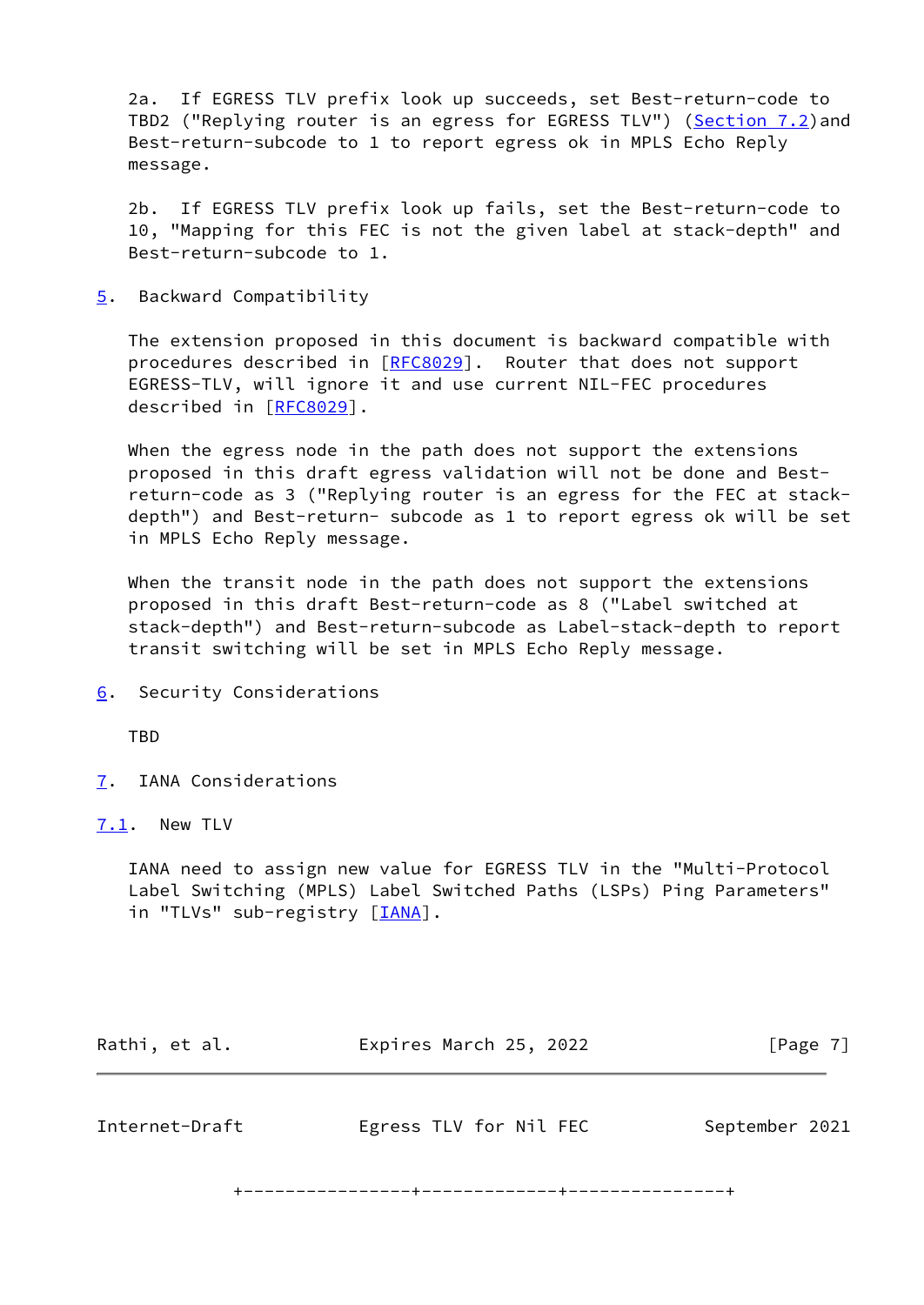| Value                  | Description   Reference |               |
|------------------------|-------------------------|---------------|
| TBD1<br>(suggested 28) | EGRESS TLV   Section 3  | This document |

# Table 1: TLVs Sub-Registry

## <span id="page-8-0"></span>[7.2](#page-8-0). New Return code

 IANA need to assign new value for EGRESS TLV in the "Multi-Protocol Label Switching (MPLS) Label Switched Paths (LSPs) Ping Parameters" in "Return Codes" sub-registry. [\[IANA](#page-9-2)].

| Value          | Description                  | Reference           |
|----------------|------------------------------|---------------------|
| TBD2           | Replying router is an egress | $\vert$ Section 4.2 |
| (suggested 36) | for the EGRESS-TLV           | This document       |

Table 2: Return code Sub-Registry

<span id="page-8-1"></span>[8](#page-8-1). Acknowledgements

TBD.

- <span id="page-8-2"></span>[9](#page-8-2). References
- <span id="page-8-3"></span>[9.1](#page-8-3). Normative References
	- [I.D-ietf-idr-segment-routing-te-policy]

 Filsfils, C., Ed., Previdi, S., Ed., Talaulikar , K., Mattes, P., Rosen, E., Jain, D., and S. Lin, "Advertising Segment Routing Policies in BGP", [draft-ietf-idr-segment](https://datatracker.ietf.org/doc/pdf/draft-ietf-idr-segment-routing-te-policy-09) [routing-te-policy-09,](https://datatracker.ietf.org/doc/pdf/draft-ietf-idr-segment-routing-te-policy-09) work in progress, may 2020, <[https://datatracker.ietf.org/doc/html/draft-ietf-idr](https://datatracker.ietf.org/doc/html/draft-ietf-idr-segment-routing-te-policy-09) [segment-routing-te-policy-09>](https://datatracker.ietf.org/doc/html/draft-ietf-idr-segment-routing-te-policy-09).

<span id="page-8-4"></span> [I.D-ietf-spring-segment-routing-policy] Filsfils, C., Talaulikar , K., Bogdanov, A., Mattes, P., and D. Voyer, "Segment Routing Policy Architecture", [draft-ietf-spring-segment-routing-policy-08](https://datatracker.ietf.org/doc/pdf/draft-ietf-spring-segment-routing-policy-08), work in progress, July 2020, <[https://datatracker.ietf.org/doc/html/draft-ietf-spring](https://datatracker.ietf.org/doc/html/draft-ietf-spring-segment-routing-policy-08) [segment-routing-policy-08>](https://datatracker.ietf.org/doc/html/draft-ietf-spring-segment-routing-policy-08).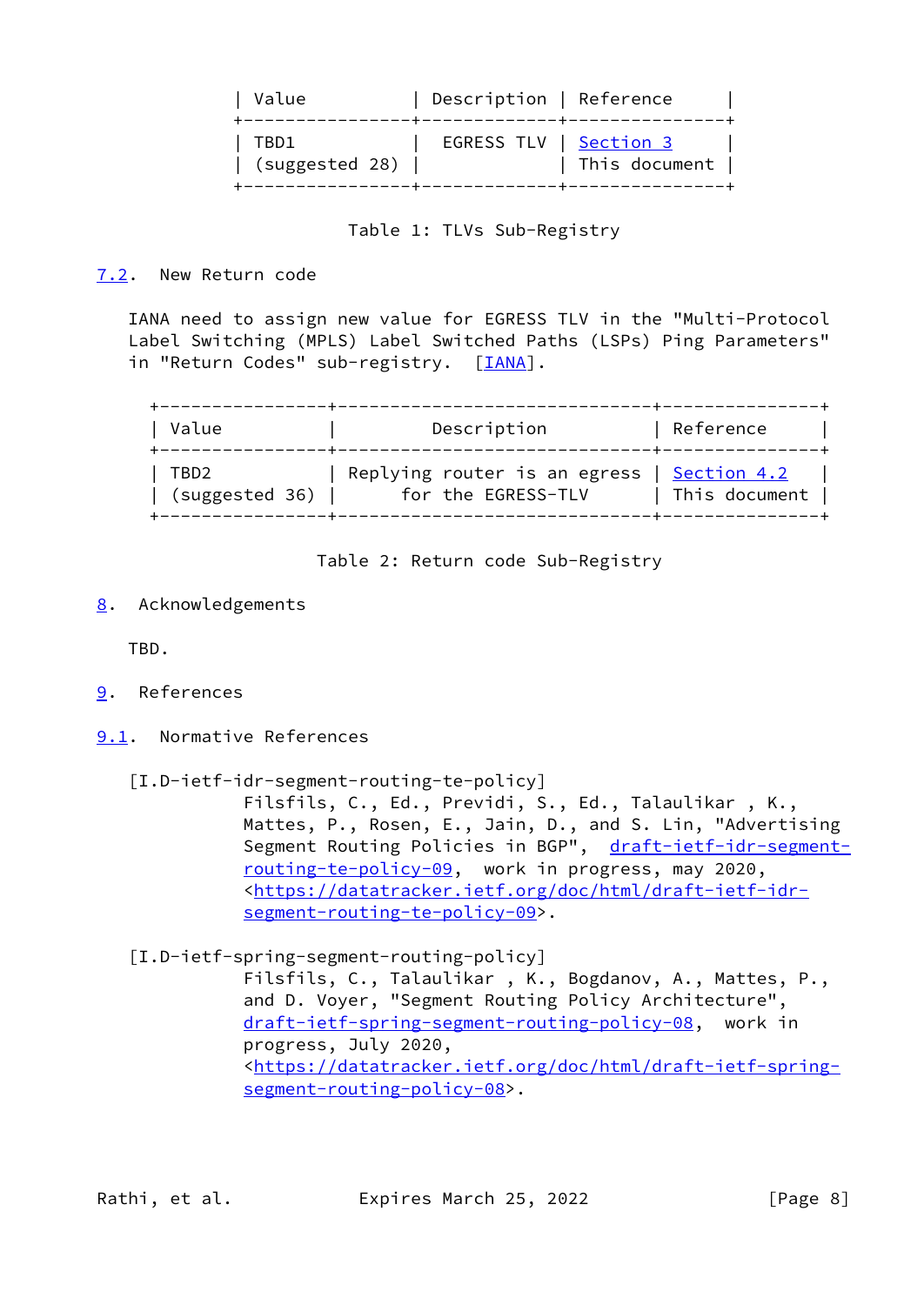<span id="page-9-1"></span>

- [RFC2119] Bradner, S., "Key words for use in RFCs to Indicate Requirement Levels", [BCP 14](https://datatracker.ietf.org/doc/pdf/bcp14), [RFC 2119](https://datatracker.ietf.org/doc/pdf/rfc2119), DOI 10.17487/RFC2119, March 1997, <[https://www.rfc-editor.org/info/rfc2119>](https://www.rfc-editor.org/info/rfc2119).
- [RFC8029] Kompella, K., Swallow, G., Pignataro, C., Ed., Kumar, N., Aldrin, S., and M. Chen, "Detecting Multiprotocol Label Switched (MPLS) Data-Plane Failures", [RFC 8029](https://datatracker.ietf.org/doc/pdf/rfc8029), DOI 10.17487/RFC8029, March 2017, <[https://www.rfc-editor.org/info/rfc8029>](https://www.rfc-editor.org/info/rfc8029).
- [RFC8174] Leiba, B., "Ambiguity of Uppercase vs Lowercase in [RFC](https://datatracker.ietf.org/doc/pdf/rfc2119) [2119](https://datatracker.ietf.org/doc/pdf/rfc2119) Key Words", [BCP 14](https://datatracker.ietf.org/doc/pdf/bcp14), [RFC 8174,](https://datatracker.ietf.org/doc/pdf/rfc8174) DOI 10.17487/RFC8174, May 2017, [<https://www.rfc-editor.org/info/rfc8174](https://www.rfc-editor.org/info/rfc8174)>.
- [RFC8287] Kumar, N., Ed., Pignataro, C., Ed., Swallow, G., Akiya, N., Kini, S., and M. Chen, "Label Switched Path (LSP) Ping/Traceroute for Segment Routing (SR) IGP-Prefix and IGP-Adjacency Segment Identifiers (SIDs) with MPLS Data Planes", [RFC 8287,](https://datatracker.ietf.org/doc/pdf/rfc8287) DOI 10.17487/RFC8287, December 2017, <[https://www.rfc-editor.org/info/rfc8287>](https://www.rfc-editor.org/info/rfc8287).
- <span id="page-9-2"></span><span id="page-9-0"></span>[9.2](#page-9-0). Informative References
	- [IANA] IANA, "Multiprotocol Label Switching (MPLS) Label Switched Paths (LSPs) Ping Parameters", <[http://www.iana.org/assignments/mpls-lsp-ping](http://www.iana.org/assignments/mpls-lsp-ping-parameters) [parameters>](http://www.iana.org/assignments/mpls-lsp-ping-parameters).

Authors' Addresses

 Deepti N. Rathi (editor) Juniper Networks Inc. Exora Business Park Bangalore, KA 560103 India

Email: deeptir@juniper.net

 Kapil Arora Juniper Networks Inc. Exora Business Park Bangalore, KA 560103 India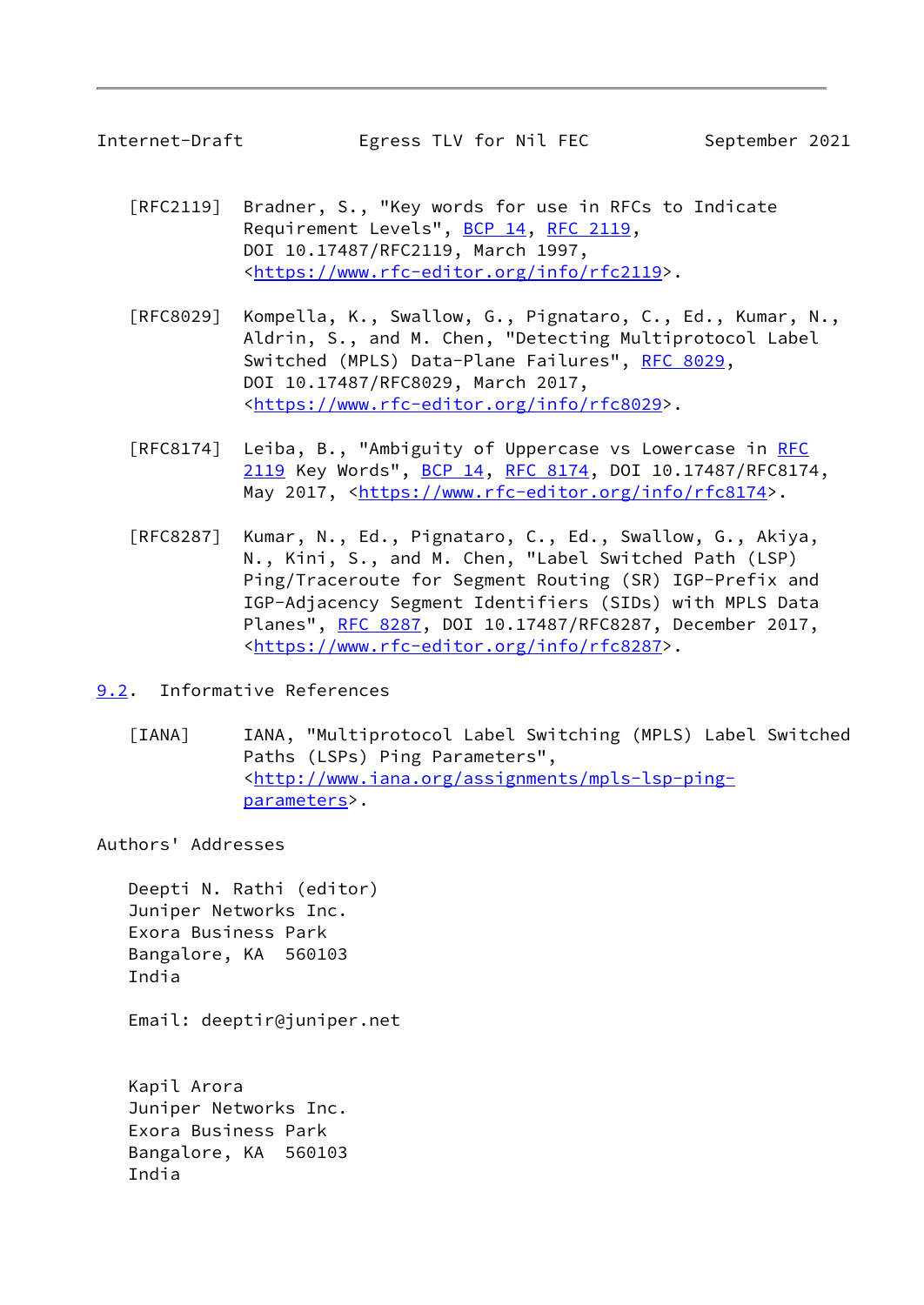| Rathi, et al. | Expires March 25, 2022 | [Page 9] |  |
|---------------|------------------------|----------|--|
|               |                        |          |  |

Internet-Draft Egress TLV for Nil FEC September 2021

 Shraddha Hegde Juniper Networks Inc. Exora Business Park Bangalore, KA 560103 India

Email: shraddha@juniper.net

 Zafar Ali Cisco Systems, Inc.

Email: zali@cisco.com

 Nagendra Kumar Nainar Cisco Systems, Inc.

Email: naikumar@cisco.com